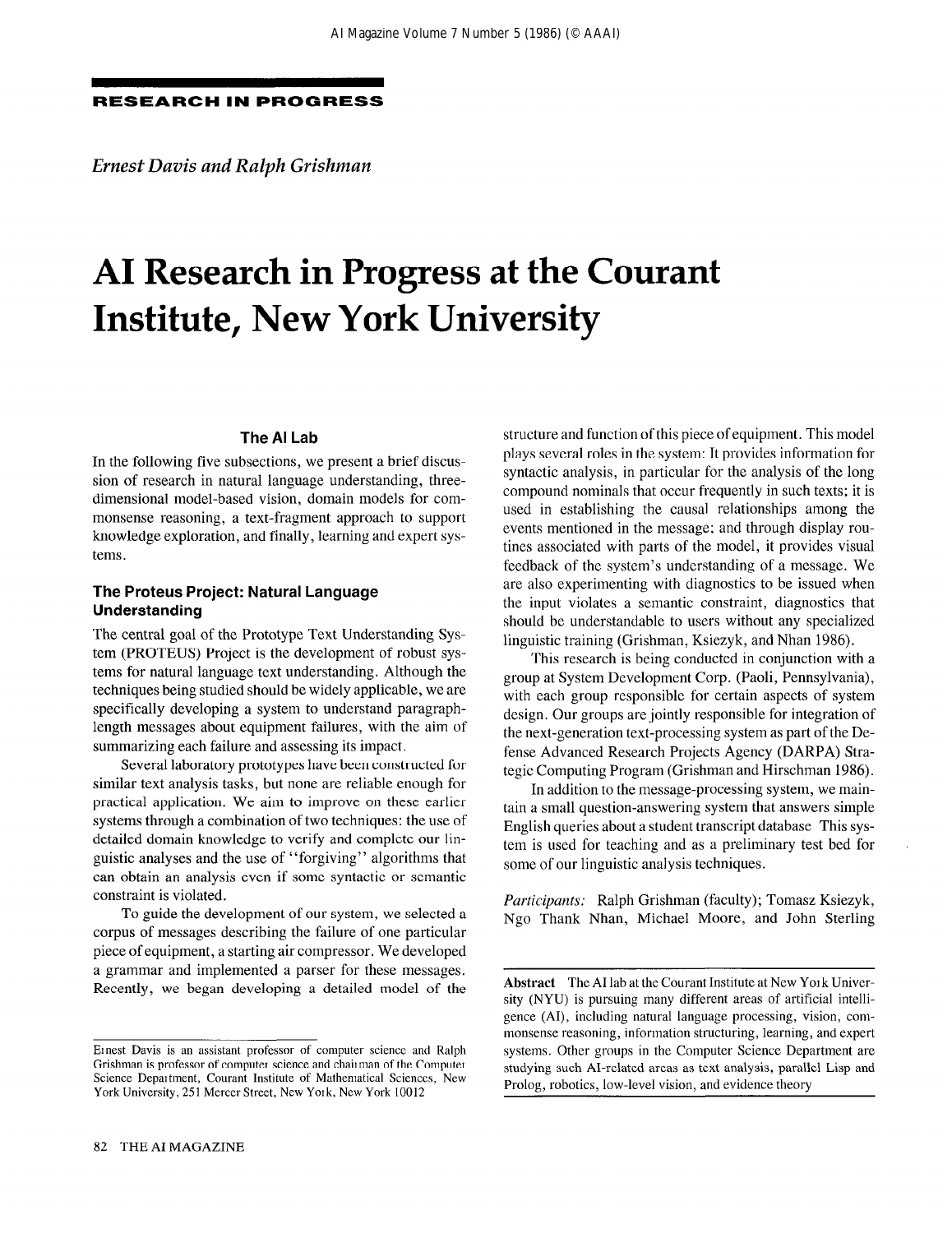(research staff); and Dimitri Turchin, Leo Joskowicz, Ping Peng, and Mahesh Chitrao (students).

#### Three-Dimensional Model-Based Vision

We have been developing the theory and implementation of computer vision systems for recognizing known threedimensional (3-D) objects from unknown viewpoints in single two-dimensional (2-D) images. This generalized "bin of parts" problem requires a computer to recognize objects from any viewpoint even when they are partially occluded and viewed in a cluttered background. In addition to its practical applications in robotics, the work is aimed at providing a theory for several basic aspects of human visual recognition. We have placed particular emphasis on developing robust solutions for recognition, which make full use of the prior knowledge regarding an object's appearance to reliably interpret partial and locally ambiguous data from the image.

An important constraint for achieving robust recognition is the viewpoint-consistency constraint, which requires that the locations of all object features in an image must be consistent with projection from a single viewpoint This constraint has been applied by developing algorithms for solving for the 3-D position and orientation of an object directly from 2-D image measurements. The mathematical method used is based on an iterative Newton-Raphson solution for the best viewpoint parameters that "project" the object model onto the locations of matched image features. Once a few initial matches have been formed, it is possible to make quantitative predictions for the exact locations of further model features in the image.

A second part of the research concerns the problem of perceptual organization (Lowe 1985a). Human vision is able to spontaneously detect many different types of significant groupings of image elements. For example, people immediately notice significant instances of parallelism, collinearity, proximity, or symmetry in an otherwise random set of image features. This capability is missing from almost all computer vision systems. Because these image groupings reflect viewpoint-invariant aspects of a 3-D scene, they are ideal structures for bridging the gap between the 2-D image and the 3-D model.

Much of this research has been combined into a functioning system for visual recognition, named Spatial Correspondence, Evidential Reasoning, and Perceptual Orgnanization (SCERPO) (Lowe 1985b, 1986). This system was one of the first to demonstrate the recognition of 3-D objects in single images taken from arbitrary viewpoints.

Participant: David Lowe (faculty).

## Domain Models for Commonsense Reasoning

We are studying a number of domains of commonsense reasoning and trying to construct formal models to describe them. One area we are studying intensely is the relation between spatial and physical reasoning. Our aim is to design a system capable of reasoning about the physical properties of simple rigid objects, such as boxes, hangers, hooks, and the like, and relating their physical properties to their shapes. To date, we have concentrated entirely on the representational issues of defining an ontology and a formal language sufficient to describe shapes, positions, events, actions, and physical constraints. Substantial progress has been made, particularly in defining these concepts ontologically and in relating topological shape descriptions to physical properties of objects (Davis 1984a, 1984b). We are now chiefly involved in developing a language of shape description suitable for physical inferences. The requirements that physical reasoning makes of a shape description language turn out to be different (in significant and interesting ways) from the requirements made by vision systems or purely geometrical reasoning systems.

Davis is also collaborating with Sanjaya Addanki of International Business Machines, Thomas J. Watson Research Center laboratories on the Physical Reasoning by the Organization and Modification of Prototypes (PROMPT) system, which uses multiple physical theories at various levels of depth to analyze complex physical systems. A prototype version of PROMPT was implemented for simple block world problems (Addanki and Davis 1985).

Finally, we have been studying the quantitative reasoning necessary for spatial and physical reasoning. In particular, we examined the power of constraint propagation as an inference technique for real-valued quantities (Davis 1985).

Leora Morgenstern (1986) has been researching the logic of knowledge needed to construct plans that involve "finding something out" as a substep. She has been using a syntactic approach in which the knowledge operator is a first-order predicate that takes as its arguments an agent and a quoted string which represents a proposition. Such a language is extremely flexible in the kinds of propositions about knowledge and ignorance that it can express; Morgenstern has successfully exploited this flexibility to produce a powerful axiomatic system relating knowledge to planning. The price of this flexibility is that it is possible to construct selfreferential sentences, such as, "I know this sentence is false." However, following an approach due to Saul Kripke (1975), Morgenstern has shown that the existence of these sentences does not necessarily lead to a contradiction in the logic.

Participants: Ernest Davis (faculty) and Leora Morgenstern, Leo Joskowicz, and Alex Botta (students).

## Netbook: A Text-Fragment Approach to Support Knowledge Exploration

Knowledge exploration is the activity of finding out what others have thought and written about. The goal of the Netbook Project is to help knowledge explorers find appropriate text fragments or ordered sets of text fragments from pre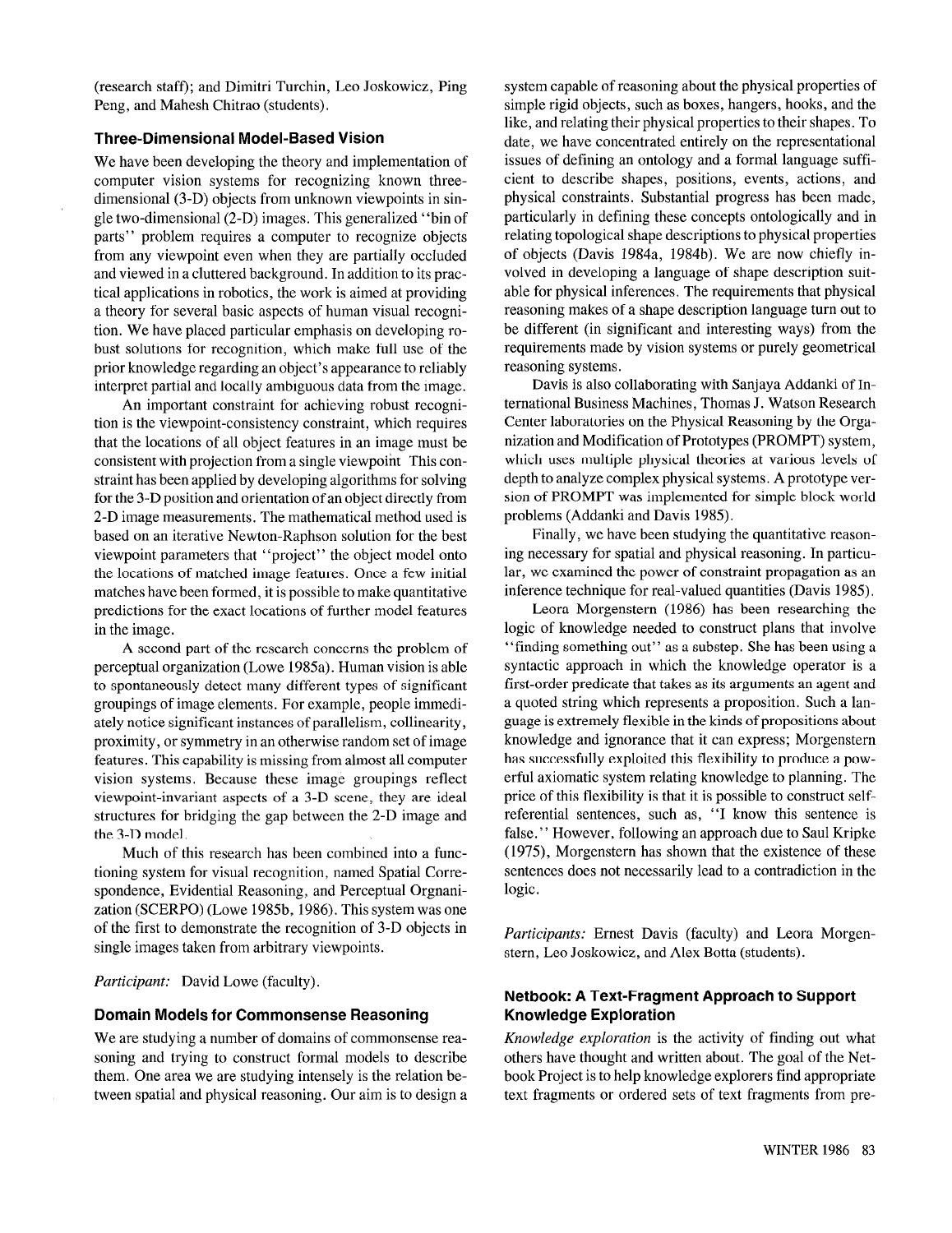canned text. The approach is to use a query system similar to that found in databases, augmented with domainindependent heuristics.

In our running prototype, explorers navigate through a type-function structure (analogous to frame-slot, objecthandle, and relation-attribute structures). Associated with each attribute is a partial order that hierarchically orders the values of the attribute's domain; for example, Stockholm is a subvalue of Sweden in the location domain.

This structure has five important features. First, it permits explorers to descend the hierarchy associated with one attribute independently of the hierarchy associated with another. For example, if two attributes of events are time and location, one can specify the time to be in the 1890s and the place to be southern Europe or (further down the hierarchy) France or (again, further down the hierarchy) Paris. Second, the system permits explorers to choose two disjoint alternatives in a hierarchy, for example, France or England. This feature is directed against the complaint that explorers are forced to make choices in menu systems without knowing the difference between the choices. Third, the system permits the attributes to behave as two attributes when choices become orthogonal. For example, a user exploring the functions of a text editor can be interested in movement commands as opposed to modifying commands. Under movement, the attribute can split into the choices of direction (forward or backward) and length (line, paragraph, and so on). Fourth, the structure encourages further exploration to topics that are related by the hierarchy. In the editor example, a person who learns how to move a line down might then be curious about how to move a paragraph up, Fifth, the hierarchy helps the system capture generalizations such as, "in vi, deletion and movement commands are closely related."

The "intelligence" of the system consists of three abilities: to group text into clusters based on informationretrieval clustering techniques to present fragments in accordance with prerequisite relationships and to generate examples based on a grammatical characterization of a knowledge domain where appropriate (for example, when the domain is a procedure or a language) (Shasha 1985, 1986).

Participants: Dennis Shasha (faculty) and Leah Beckman and Jose Perez-Carballo (students).

#### Learning and Expert Systems

Our work in learning has been concerned with learning heuristics from a trainer. Specifically, the trainer supervises the behavior of a potentially nondeterministic program by specifying the appropriate actions at decision points. The trainer also specifies the goal structure being used. The program then attempts to integrate this information into its set of heuristic decision rules, using generalization when possible.

This work was done in conjunction with Paul Benjamin, now at Phillips Research in New York (Benjamin 1984).

We are also in the process of developing an expert system for use in hospital intensive care units. The system takes real-time inputs from various transducers and uses medical knowledge to detect abnormal or dangerous conditions. The area of concentration for the initial implementation is postcardiac surgery; however, the system is prototype driven and appears to extend in a fairly linear manner. This work is being done with Steven Henkind in a joint program between NYU and Mount Sinai Medical School.

We have also been looking at the optimization of expert systems for use in real-time control systems.

Participants: Malcolm Harrison (faculty) and Steven Henkind (student).

# Al Research: Other NYU Groups

Several other research groups at NYU are studying issues closely related to AI.

## Linguistic String Project

The NYU Linguistic String Project, led by Professor Naomi Sager, has been active in natural language-processing research for 20 years. Members of the project were pioneers in the development of broad-coverage grammars for text analysis (Sager 1981) and the study of the information structures of sublanguages (the language used in restricted scientific and technical domains) (Grishman and Kittredge 1986). These techniques are being applied to the analysis of medical texts and patient records and to the automatic mapping of language-borne information into a database for subsequent retrieval.

Participants: Naomi Sager and Paul Mattick Jr. (faculty); Emile Chi, Judith Clifford, Carol Friedman, and Stephen Johnson (research staff); and Joan Chen, Christina Borges, and Catherine McLeod (students).

#### Parallel Programming Languages for Al

The NYU Ultracomputer Project is a major effort in the development of an architecture, operating system, and support software for a large general-purpose shared-memory parallel processor. A small hardware prototype and a parallel UNIX-based operating system are currently operational. As part of this effort, we have become involved in the study, design, and implementation of AI programming languages for the ultracomputer. Initially, our work concentrated on implementations of parallel Lisp and Prolog.

Participants: Malcolm Harrison (faculty) and Isaac Dimitrovsky, Chin Woo Yoo, Nick Markantonatos, and Georgios Papadopoulos (students).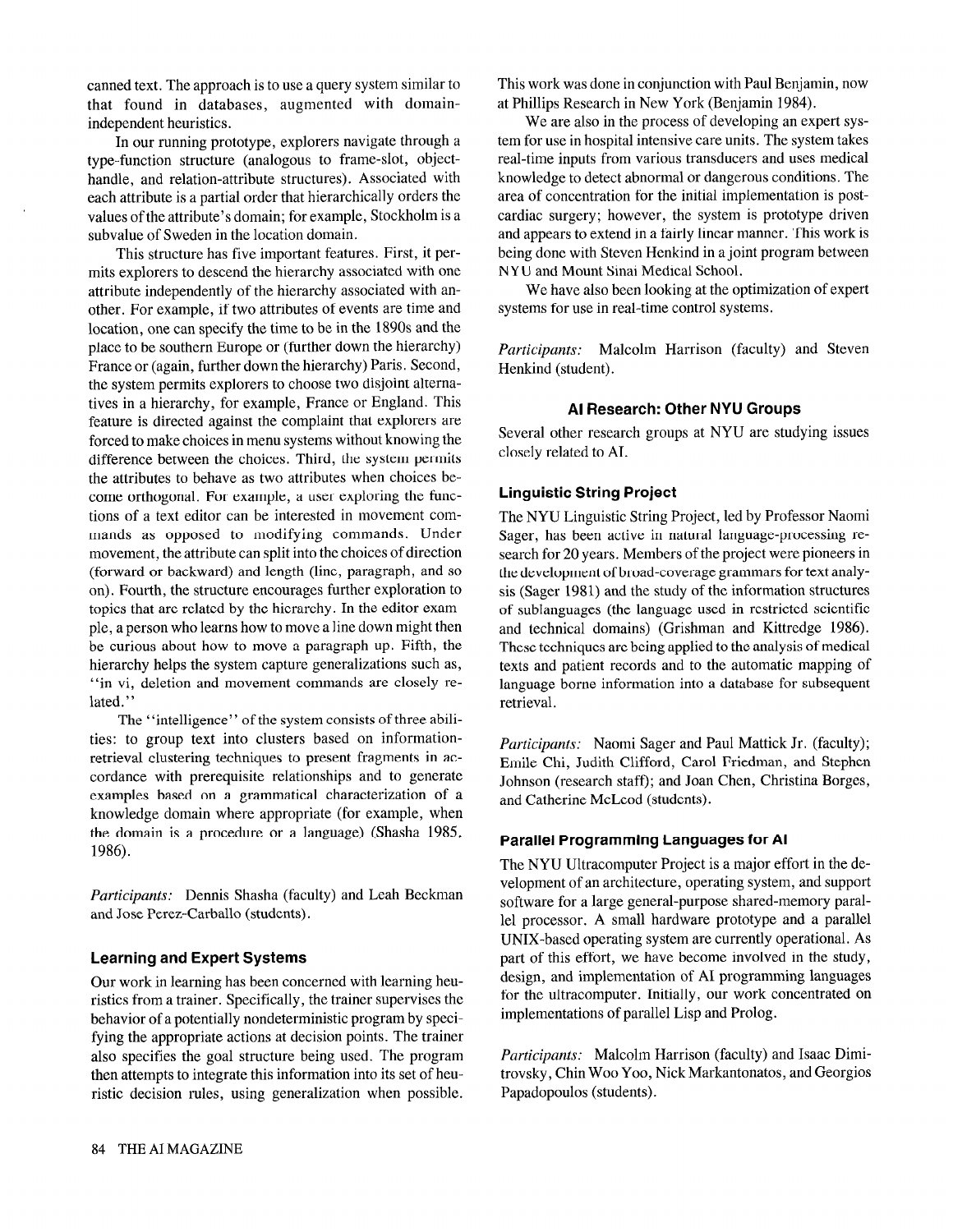#### Research in Robotics at NYU

Robotics research at NYU focuses on the mathematical and software foundations of the field. Current areas of emphasis are (1) algorithms for the analysis of sensory (especially visual) data; (2) software and control techniques for dextrous motion of multifingered hands; and (3) theoretical, algorithmic, and geometric issues in robotics, especially motion planning. These topics combine classical applied mathematics, algorithm design and analysis, and AI research.

Work in the area of robot sensing has concentrated on the mathematical aspects of visual-sensor algorithms, particularly the use of structured light and the study of 3-D shapeand object-matching techniques. We have developed sensors that make 3-D range data available and subsequently used this form of data (and simpler 2-D image data) to locate and characterize the objects present in an image with their orientations. Because a 3-D continuum of orientations is possible and because the 3-D data provided by a sensor can be corrupted by noise, the matching problem that arises is far from trivial. We have developed new and effective approaches to the problem that utilize local geometric invariants to "filter" plausible match candidates from large vocabularies of possible objects, giving us the ability to recognize objects in a time independent of the size of the vocabulary from which the objects are drawn.

There is ongoing research into the control of dextrous multifingered hands. This area includes work on software able to accomplish a variety of dextrous motions and aims at robots that can adjust smoothly and simply to the shapes and physical behavior of delicate 3-D bodies. Sophisticated multidimensional feedback control methods are needed and represent one component of our work, This work has both an experimental and a theoretical side. On the experimental side, we have constructed an experimental nonanthropomorphic four-fingered hand, with the hardware and control software needed to interface it to our VAX systems and to move the fingers at acceptable speed. Software that allows a single finger to track edges of unknown shapes has been constructed, and we are now in the process of extending this experimental work to involve two, three, and four fingers. On the theoretical side, several simulations of nonlinear control heuristics suitable for multidimensional nonlinear control have been carried out. These simulations include robot control and control in the well-known robot "crankturning" problem.

A third area of research consists of theoretical studies of geometric issues in robotics. Our work in this area concentrates on issues connected with automatic planning of paths between specified points, avoiding obstacles whose geometry and position are known. Known methods for solving these problems (many developed by our group) are still infeasible computationally. Our aim is, therefore, to find much faster algorithms that work by a principle of successive approximation, by exploitation of the special properties of

some appropriately limited class of surfaces, or by a relation of geometric problems set in high-dimensional spaces to versions of the same problems projected into lower-dimensional space. Several such algorithms have already been constructed for simple special systems of bodies (Schwartz, Sharir, and Hopcroft 1986).

Participants: Robert Hummel, David Lowe, Bhubaneswar Mishra, Jacob Schwartz, and Micha Sharir (faculty).

#### Representation of Images

Robert Hummel is conducting a research project on low and intermediate levels of image representation. Funded by the Office of Naval Research, the project is interdisciplinary and is collaborative research with Professor Michael Landy in the Department of Psychology. The researchers and their students are interested in the first few layers of transformations that image data undergo in human visual processing. By understanding and mimicking these representations, they hope to improve methods for extracting information and making inferences from digital imagery.

The principal research ideas center around multiresolution representations and relaxation labeling methods for knowledge aggregation. In particular, the Laplacian pyramid structure as studied by Burt and Adelson (1983) seems to hold great potential as an intermediate representation for image analysis. This structure decomposes an image into its components at different scales: textural components at a fine scale and edge components and regions at coarser scales. By discarding information that psychophysical experiments tell us is unimportant to the human visual-recognition process, a good representation permits easy access to the features necessary to perform scene analysis.

Among the many possible methods of representing knowledge acquired from an image, the researchers are particularly interested in iterative methods that modify beliefs in propositions as evidence is accumulated. Models must be able to handle conflicting evidence, that is, to interpret objects in an image in the presence of noise and ambiguity. Methods for extracting and accumulating evidence include the Dempster-Shafer theory of evidence (Shafer 1976), stochastic relaxation methods, and relaxation labeling processes (Hummel and Zucker 1983).

Participant: Robert Hummel (faculty).

#### References

- Addanki, S , and Davis, E 1985 A Representation for Complex Physical Domains In Proceedings of the Ninth International Joint Conference fol At tificial Intelligence, 443-446
- Benjamin, P 1984 Extraction and Generalization of Expert Advice. Ph D. diss , Computer Science Dept., New York Univ
- Burt, P , and Adelson, E. 1983 The Laplacian Pyramid as a Compact Image Code In IEEE Transactions on Communications COM-31(4): 532-540